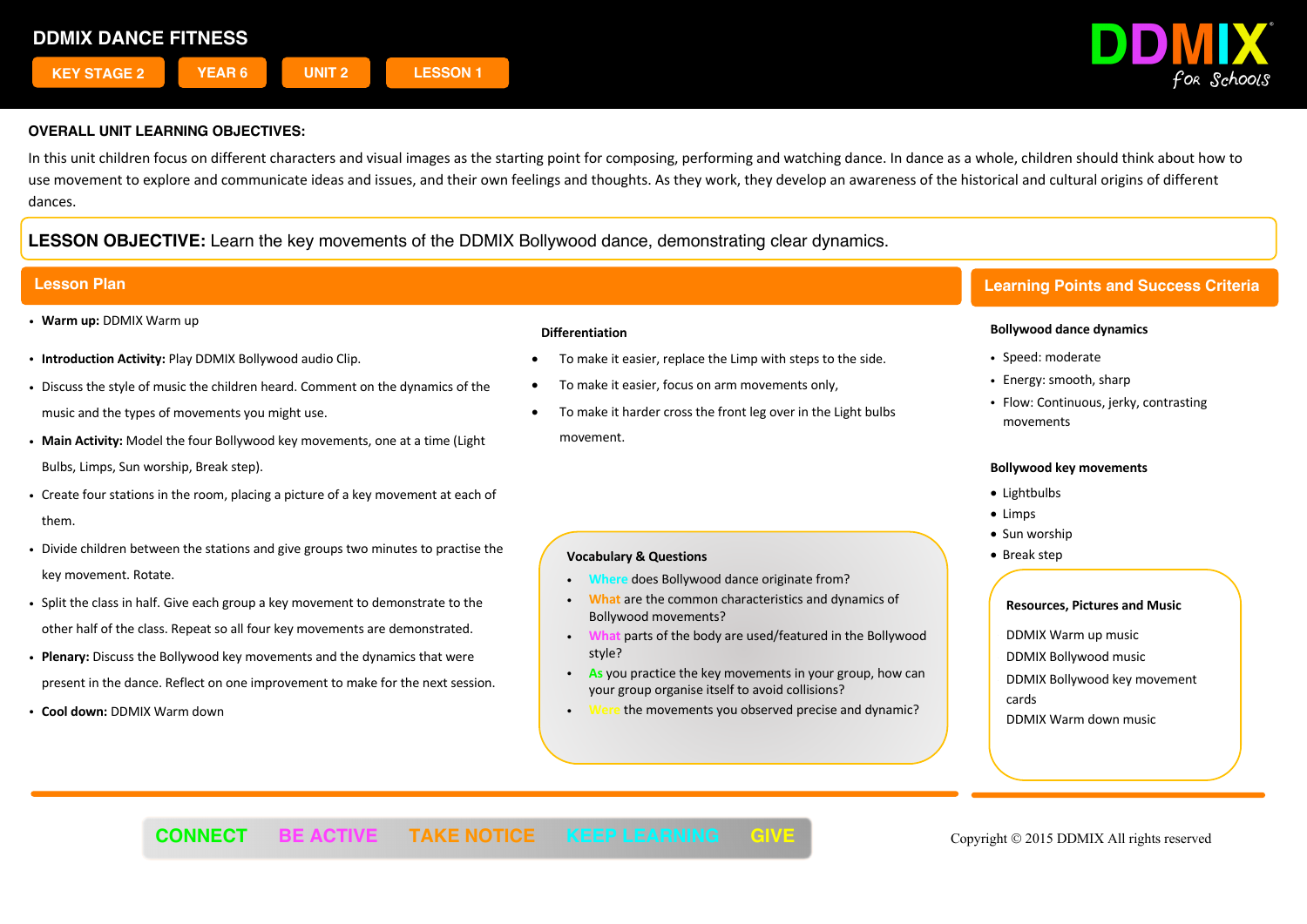

In this unit children focus on different characters and visual images as the starting point for composing, performing and watching dance. In dance as a whole, children should think about how to use movement to explore and communicate ideas and issues, and their own feelings and thoughts. As they work, they develop an awareness of the historical and cultural origins of different dances.

# **LESSON OBJECTIVE:** Link the key movements to form the DDMIX Bollywood dance. Give constructive feedback on a performance.

- ! **Warm up:** DDMIX Warm up
- ! **Introduction Activity:** *Follow the leader.* Play game using movements associated with Bollywood.
- ! **Main Activity:** Recap the Bollywood key movements from the previous session.
- ! Ask children to experiment linking together the key movements to create a sequence.
- ! Split class into two groups to perform to one another. While one half performs, the other observes. Ask children to focus on whether the movements were accurate, had clear dynamics and were at the correct size/scale.
- ! Feedback: Children feedback to one another on the scale of movement and dynamics.
- ! Split children into smaller groups (five or six). Using the feedback on the previous performance, apply suggested improvements and include at least one choreographic device.
- . Each group perform their Bollywood dance sequence in front of the class.
- ! **Plenary:** Groups feedback on scale of movement, dynamics and choreographic devices
- ! **Cool down:** DDMIX Warm down

### **Differentiation**

- To make it easier, use arms only.
- To make it easier, perform and repeat two key movements.
- To make it harder, add arms to the travelling Limps.
- To make it easier, do not add a choreographic device to the dance.
- To make it harder, two or more choreographic devices.

### **Vocabulary & Questions**

- ! **What** are the dynamics of the Bollywood movements? Which movements show contrasting dynamics?
- ! **How** big should the movements be? Why?
- ! **What** order of the key movements works well for the Bollywood dance? Why?
- ! **Which** choreographic device/s could your group use in its Bollywood sequence?
- ! **What** are you looking for whilst observing a group's dance?

# **Lesson Plan Learning Points and Success Criteria**

### **Bollywood dance sequence**

- Key movements
- ! Bollywood dynamics
- ! Scale of movement

### **Feedback**

- Understand criteria
- Observe carefully
- Comment on positives and areas of improvement

- ! DDMIX Warm up music
- ! DDMIX Bollywood music
- ! DDMIX Bollywood key movement cards
- DDMIX Warm down music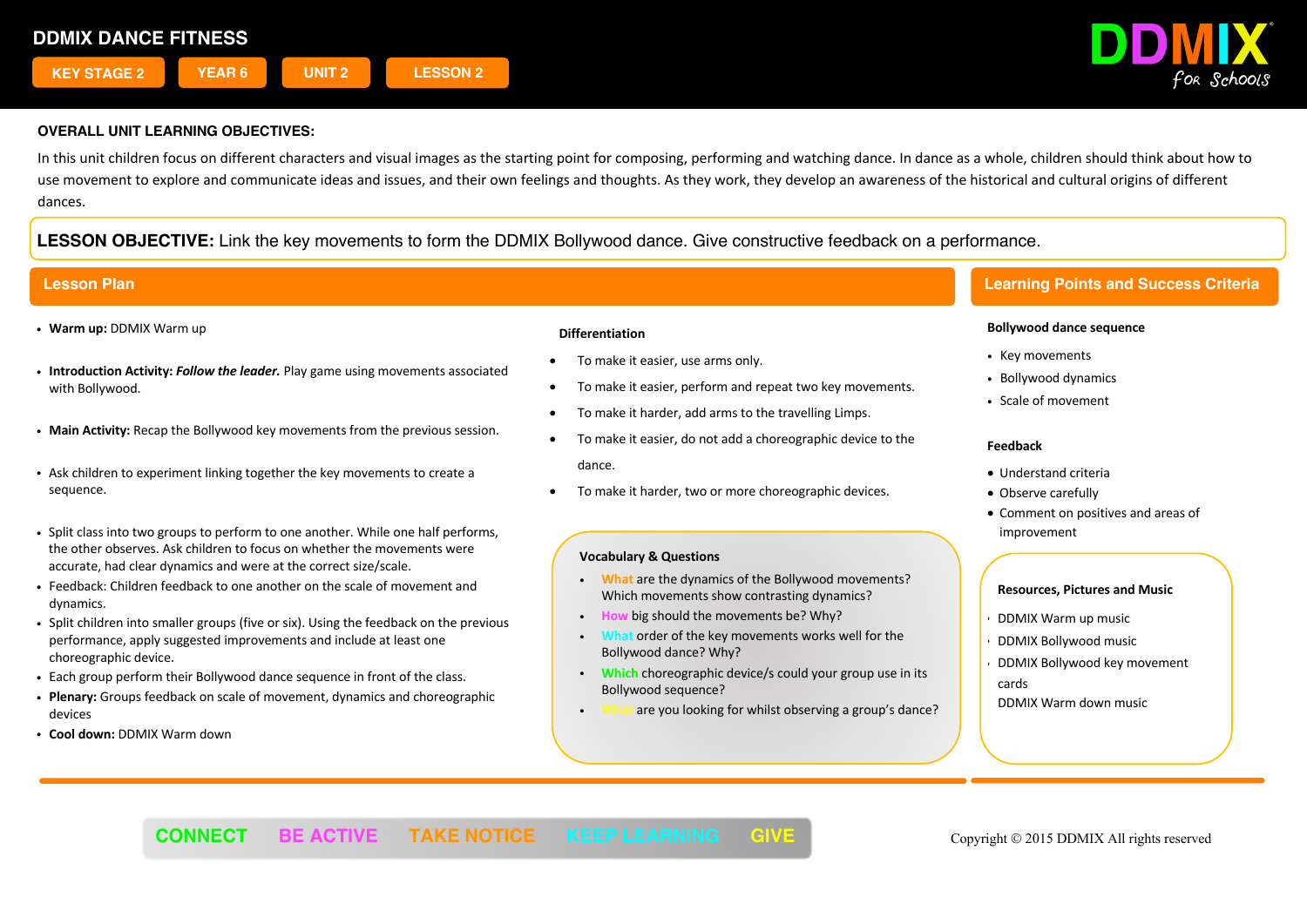

In this unit children focus on different characters and visual images as the starting point for composing, performing and watching dance. In dance as a whole, children should think about how to use movement to explore and communicate ideas and issues, and their own feelings and thoughts. As they work, they develop an awareness of the historical and cultural origins of different dances.

# **LESSON OBJECTIVE:** To understand how a dance is formed. Create a motif using pictures as stimuli.

- ! **Warm up:** DDMIX Warm up
- ! **Introduction Activity:** *Model me*: Play game to encourage team work.
- ! **Main Activity:** Discuss how a dance could be formed. What must happen first?
- ! Show some pictures of classical Indian dance (or pictures of a topic you might be studying). Ask children to discuss them e.g. the story being told, the characters involved, the types of movement.
- ! Motif: In groups of four or five, give each group a picture and ask them to create a motif to represent the image:
- ! Pick two movements that represent the picture
- Movements must fit 8 counts
- . Create a linking action between the two movements
- ! Perform motif to another group. Children guess which picture inspired the motif.
- ! Discuss how the children used their movements to represent the theme of the picture. Were the movements clear? Could improvements be made to help the audience understand what could be happening?
- ! Children spend time developing their motifs.
- Perform motif to another group.
- ! **Plenary:** As a class, discuss the choreographic devices used during group motifs and the Bollywood dance dynamics utilised.
- ! **Cool down:** DDMIX Warm down

### **Differentiation**

- To make it easier, create a still motif of the picture, one movement to fit 8 counts.
- To make it harder create a more complex longer motif, incorporating the use of choreographic devices and Bollywood Dance dynamics.

# **Vocabulary & Questions**

- ! **Before** creating a dance, what process must a choreographer go through? What could a choreographer use for inspiration?
- ! **What** story does the picture tell you?
- gestures or movements can help you to tell the story of the picture?
- ! **Can** you incorporate choreographic devices within your motif?
- it easy to identify which picture the group's movements were representing? How could it be clearer?

# **Lesson Plan Learning Points and Success Criteria**

## **Dance formation**

- Idea (inspiration)
- ! Create a motif
- ! Phrase
- Sequence

## **Create a motif**

- Idea (inspiration)
- Create two movements to represent the inspiration
- Use of choreographic devices (formation, levels)

- ! DDMIX Warm up music
- ! DDMIX Bollywood music
- Picture cards
- DDMIX Warm down music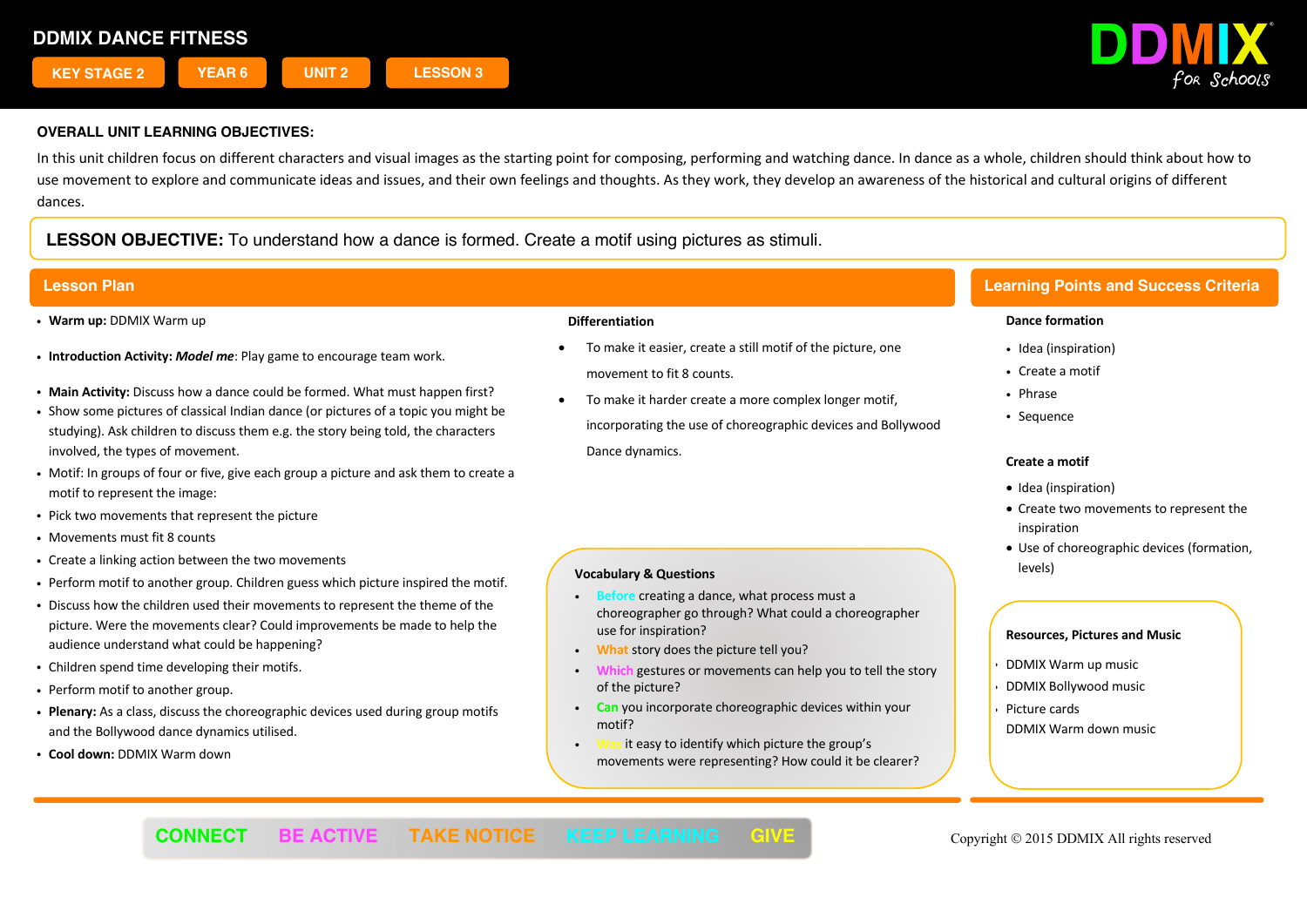

In this unit children focus on different characters and visual images as the starting point for composing, performing and watching dance. In dance as a whole, children should think about how to use movement to explore and communicate ideas and issues, and their own feelings and thoughts. As they work, they develop an awareness of the historical and cultural origins of different dances.

# **LESSON OBJECTIVE:** Create a Bollywood dance phrase to tell a story.

- ! **Warm up:** DDMIX Warm up
- ! Recap the DDMIX Bollywood dance to help with inspiration for movements during the session.
- ! **Main Activity:** In groups, recap motif created in the previous session. Children to experiment with different movements, linking actions and choreographic devices.
- ! Using the picture and motif from the previous session as inspiration, children:
- Create a story to fit the picture
- Act out the story they have created
- ! Devise a movement phrase (16 counts) to tell the story of the picture
- ! Children may use DDMIX Bollywood dance key movements in their phrase.
- Give children time to practise.
- ! Groups perform to one another:
- ! After watching the phrase, observation group retell the story they have just seen
- ! If required, observation group can be given the picture to help them interpret the story of the dance
- ! Observation group provide feedback on what worked well and on how the story could be made clearer to the audience
- ! **Plenary:** Discuss common areas of success and elements for improvement. What will groups do next time to tell the story more clearly?
- ! **Cool down:** DDMIX Warm down

### **Differentiation**

- To make it easier, create an 8-count phrase and/or use one choreographic device.
- To make it harder encourage groups to include scale of movement, dynamics and expression in their phrases.
- To make it harder, make sure arms and legs are both moving simultaneously on the beat.

# **Lesson Plan Learning Points and Success Criteria**

## **Dance phrase**

- Use motif as starting point
- ! Use Bollywood inspired movements (to tell a story)
- . Choreographic devices (formation, levels, direction, unison, canon)
- Bollywood dance dynamics

## **Vocabulary & Questions**

- ! **What** is the story that your group has decided to portray through your dance?
- ! **Which** movements can you use to tell your story?
- **Can you use expressions, gestures, and scale of** movement to help your characters tell the story?
- movements/gestures helped you understand the group's story most? Could some have been made clearer?
- ! **How** did the use of choreographic device enhance the group's storytelling?

- ! DDMIX Warm up music
- ! DDMIX Bollywood music
- Picture cards DDMIX Warm down music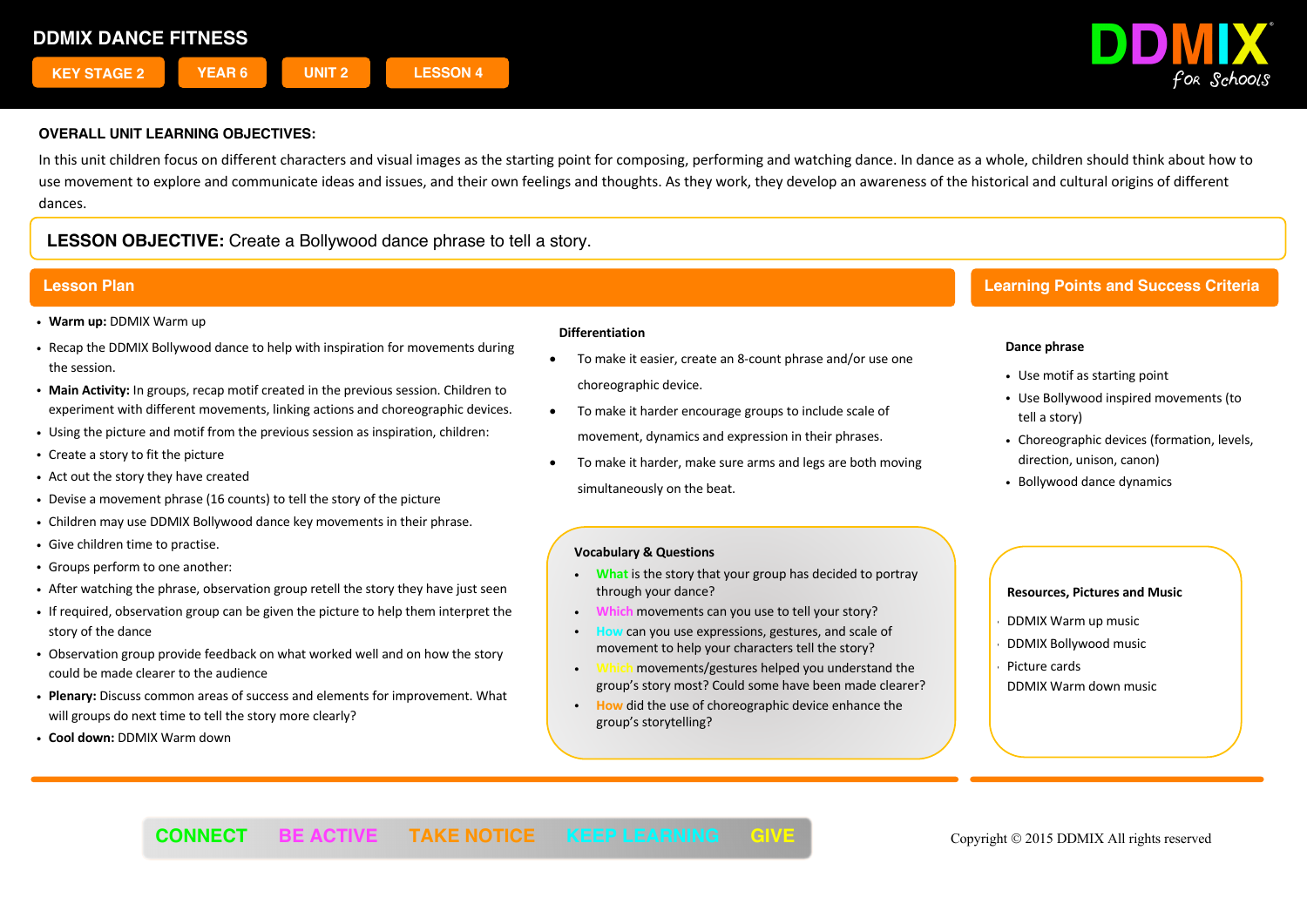

In this unit children focus on different characters and visual images as the starting point for composing, performing and watching dance. In dance as a whole, children should think about how to use movement to explore and communicate ideas and issues, and their own feelings and thoughts. As they work, they develop an awareness of the historical and cultural origins of different dances.

**LESSON OBJECTIVE:** To link a motif and a phrase to form a dance, adding a clear beginning and end.

- ! **Warm up:** DDMIX Warm up
- Practice the DDMIX Bollywood dance.
- ! Recap their Bollywood dance phrases from the previous session. These should tell a story.
- ! **Main Activity:** Link the phrase created the previous session to the motif created in Session 3, beginning and ending with the motif. For example:
	- 8 count motif
	- 16 count phrase
	- 8 count motif
- ! Play the DDMIX Bollywood dance audio. Groups adapt their choreography to fit the music/beat.
- . Add a choreographic device to their dance to enhance the choreography, e.g. change the levels between dancers, dancers move in different directions, or change the shape of the group formation.
- ! Perform all together and discuss the changes that had to be made to link the motif and phrase together with the music.
- ! **Plenary:** Groups evaluate their dance and performance, highlighting aspects of the dance that they are happy with and areas they need to develop during the following session.
- ! **Cool down:** DDMIX Warm down

#### **Differentiation**

- To make it easier, create an 8-count phrase to link to the motif
- To make it harder, use more than one choreographic device/add a range of choreographic devices.
- To make it harder repeat the motif and phrase twice. E.g.:
	- 1) 8 count motif
	- 2) 16 count phrase
	- 3) 8 count motif
	- 16 count phrase
	- 5) 8 count motif

### **Vocabulary & Questions**

- ! **What** can you do to link your motif and phrase?
- is it important to include a beginning and ending in your dance? (To help the audience follow the performance) Does your motif clearly show the beginning and the ending?
- ! **How** has your group used choreographic devices to enhance your story? Could you use different devices?
- ! **Do** your movements adhere to the Bollywood Dance dynamics?
- ! **What** parts of your dance were successful? Are there improvements that could be made?

# **Lesson Plan Learning Points and Success Criteria**

### **Sequence**

- Motif, linking action, phrase
- Tell a story
- Choreographic devices

#### **Dance**

- Beginning, sequence, ending
- Choreographic devices
- Bollywood dance dynamics

- ! DDMIX Warm up music
- ! DDMIX Bollywood music
- Picture cards
- DDMIX Warm down music